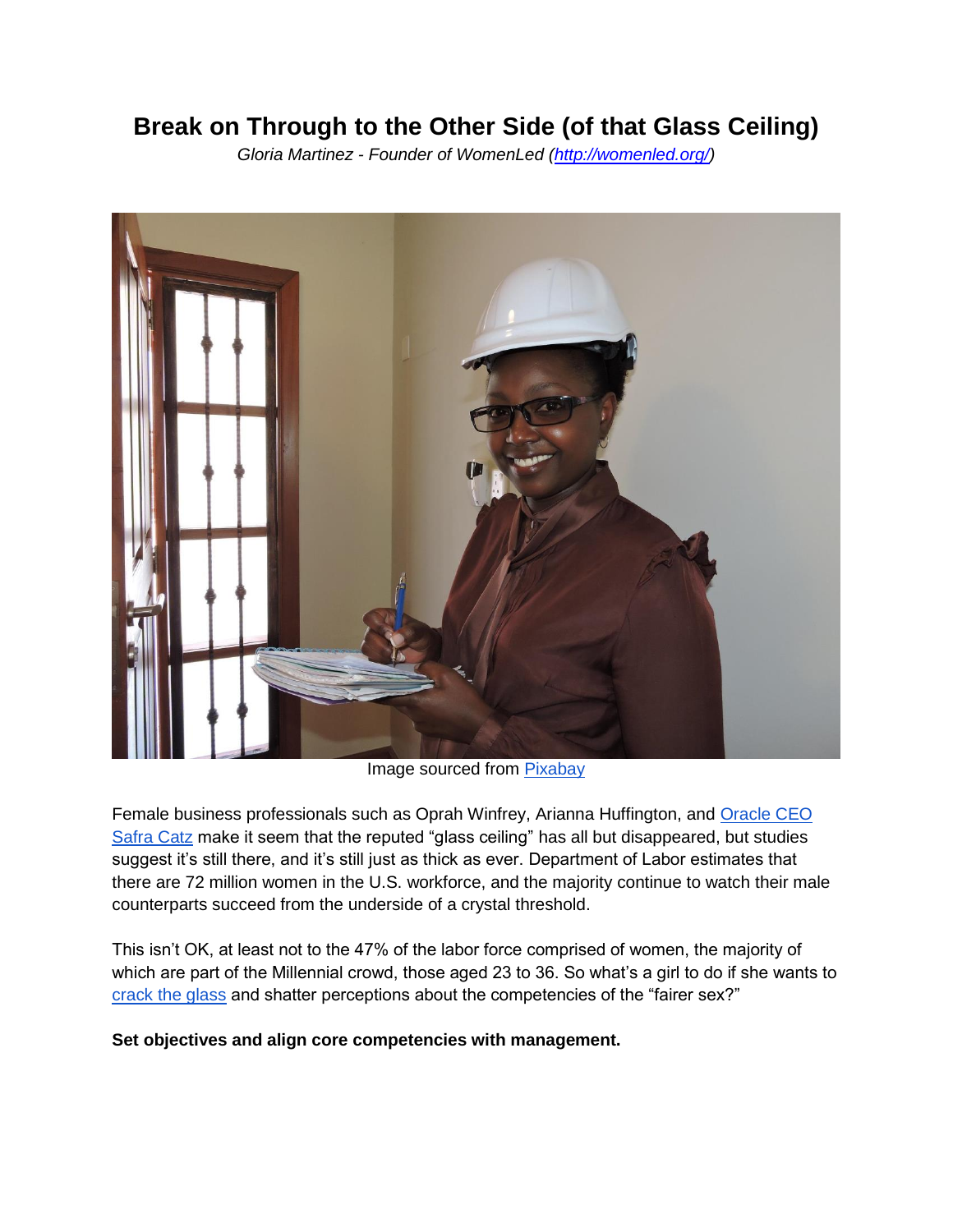Determine which areas of management are of interest, and discuss the probability of transitioning that way with department heads and direct supervisors. Be proactive, but try to steer clear of pushing into a position by using gender inequality as an argument.

### **Build a network.**

Build a strong and diverse network of people within the organization. Reach out to those who might otherwise slip below your radar; even the janitor might have inside information he's willing to share once a rapport has been established. Getting to the top takes a strong foundation of people from the bottom. If networking isn't working out at your current place of employment, don't be afraid to forge relationships elsewhere. Tools such as LinkedIn are [invaluable](https://www.christiancareercenter.com/blog/how-linkedin-can-help-you-develop-your-career/) to women (and men) seeking to improve their station.

# **Find someone to look up to.**

Seeking the help of [a mentor](https://www.forbes.com/sites/kathycaprino/2014/09/21/how-to-find-a-great-mentor-first-dont-ever-ask-a-stranger/) - someone who has "been there and done that" - is one of the best ways to mar the surface of the glass ceiling. This person should be someone who has worked through the same barriers you face currently, and can offer not just encouragement, but practical advice on how to get ahead in the predominantly man's world of upper management.

# **Get noticed.**

Ultimately, the only way to make a forward move is to garner attention for yourself. People need to see leadership abilities, technical knowledge, communication skills, and other competencies that mirror those in the upper echelons of business. Do this by asking for more responsibility – and coming through on your promises. Make sure your voice is heard in meetings, and share ideas with your team.

# **Take the time to understand your company's values.**

It might seem like a no-brainer, but many manager-hopefuls don't actually fully understand the missions and values of their company. For instance, if you're in the IT field and need to develop an app that's never been offered before, your bosses may expect you to be innovative and think outside the box. On the other hand, time-honored professions such as accounting and law require a staunch dedication to regimented practices and traditions. Take the time to reflect on the type of person that gets promoted and which behaviors your company tends to reward.

#### **Know your rights.**

If sexism is the reason behind your professional stagnation, don't just give up or accept a fate as an underling. Women, now more than ever, have rights in the workplace. The American Civil Liberties Union (ACLU), a national organization devoted to equality for all, is a valuable resource for information regardin[g](https://www.aclu.org/issues/womens-rights/womens-rights-workplace) [women's rights.](https://www.aclu.org/issues/womens-rights/womens-rights-workplace) Don't be afraid to voice concerns to pertinent staff members, who may not be aware of issues.